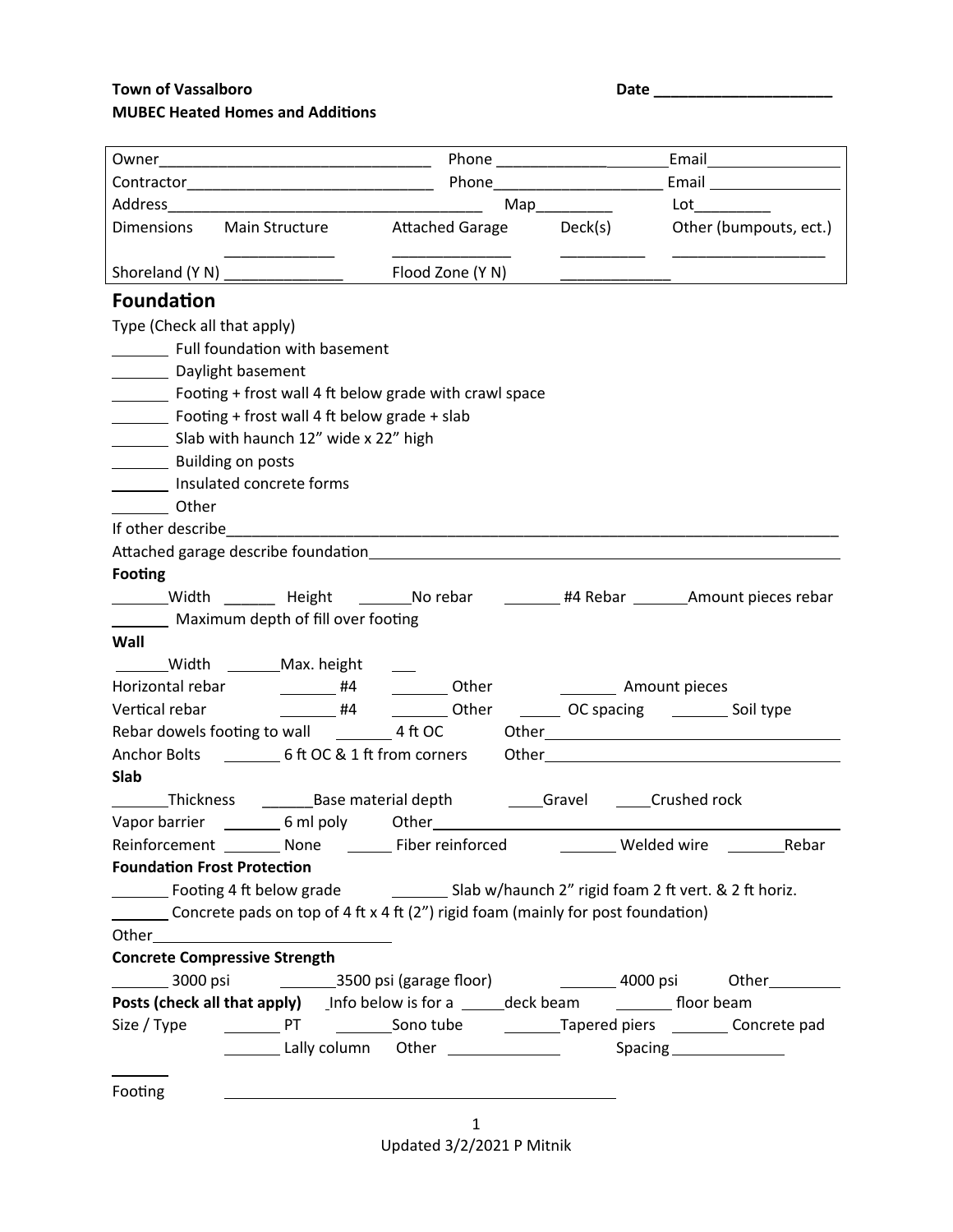|                                       |                        |                                             |                                                                                                                | Access _________ 18"x 24" under floor _________ 16" x 24" perimeter wall                                |                                                                                                                       |  |
|---------------------------------------|------------------------|---------------------------------------------|----------------------------------------------------------------------------------------------------------------|---------------------------------------------------------------------------------------------------------|-----------------------------------------------------------------------------------------------------------------------|--|
|                                       |                        |                                             |                                                                                                                |                                                                                                         |                                                                                                                       |  |
|                                       |                        |                                             | <b>Foundation Drainage (Required for homes with basements)</b>                                                 |                                                                                                         |                                                                                                                       |  |
|                                       |                        |                                             |                                                                                                                | 4" perforated pipe & crushed stone 12" wide x 12" deep with filter fabric on top                        |                                                                                                                       |  |
| Other                                 |                        |                                             |                                                                                                                |                                                                                                         |                                                                                                                       |  |
| Gravity                               |                        | $\rule{1em}{0.15mm}$ pump                   |                                                                                                                |                                                                                                         |                                                                                                                       |  |
|                                       |                        |                                             |                                                                                                                | <b>Foundation Moisture Protection (Required for homes with basements)</b>                               |                                                                                                                       |  |
|                                       |                        |                                             | Lamp proof Communication Communication Communication Communication Communication Communication Communication C |                                                                                                         | material                                                                                                              |  |
|                                       |                        |                                             |                                                                                                                | Radon System (Optional but recommended. Must have crushed rock for slab subbase)                        |                                                                                                                       |  |
|                                       |                        |                                             |                                                                                                                | Minimum recommendation 4" drainage pipe under slab with capped T-fitting through slab                   |                                                                                                                       |  |
| Method                                |                        |                                             |                                                                                                                |                                                                                                         |                                                                                                                       |  |
|                                       |                        |                                             |                                                                                                                | Length of 4"perforated pipe min. of 20 ft in 4" depth of 1-1/2 inch crushed stone                       |                                                                                                                       |  |
|                                       |                        |                                             |                                                                                                                | $\frac{1}{2}$ Loop of 4"perforated pipe in 4" depth of $\frac{1}{2}$ to $\frac{3}{4}$ inch crushed rock |                                                                                                                       |  |
|                                       |                        |                                             |                                                                                                                |                                                                                                         |                                                                                                                       |  |
| <b>Framing</b>                        |                        |                                             |                                                                                                                |                                                                                                         |                                                                                                                       |  |
| Joists                                |                        |                                             |                                                                                                                |                                                                                                         |                                                                                                                       |  |
| $1st$ Floor $\rule{1em}{0.15mm}$ Size |                        |                                             | Span <b>CO</b> Spacing                                                                                         |                                                                                                         |                                                                                                                       |  |
| 2nd Floor                             |                        |                                             |                                                                                                                | Size Size Span CC Spacing                                                                               | _Type _______                                                                                                         |  |
|                                       |                        | Size                                        | ____________Span                                                                                               | ______OC Spacing                                                                                        |                                                                                                                       |  |
|                                       |                        | Size                                        |                                                                                                                | ____________Span ___________OC Spacing                                                                  |                                                                                                                       |  |
| __________Deck #1__________ Size      |                        |                                             |                                                                                                                |                                                                                                         |                                                                                                                       |  |
| Deck #2 __________ Size               |                        |                                             |                                                                                                                |                                                                                                         |                                                                                                                       |  |
|                                       |                        |                                             | Type - Indicate KD, PT, LVL, PSL, TJI. floor truss, ect.                                                       |                                                                                                         |                                                                                                                       |  |
| <b>Beams</b>                          |                        |                                             |                                                                                                                |                                                                                                         |                                                                                                                       |  |
| 1 <sup>st</sup> Floor Size            |                        |                                             | Span Mumber                                                                                                    |                                                                                                         |                                                                                                                       |  |
| 2nd Floor                             |                        | Size                                        | __________Span _________Number                                                                                 |                                                                                                         | _Type $\rule{1em}{0.15mm}$                                                                                            |  |
|                                       |                        | Size                                        | _______Span                                                                                                    | _____Number                                                                                             | _Type _______                                                                                                         |  |
|                                       |                        | Size                                        |                                                                                                                | _________Span ___________Number                                                                         |                                                                                                                       |  |
|                                       | Deck #1__________ Size |                                             | $\rule{1em}{0.15mm}$ Span                                                                                      | _____Number                                                                                             |                                                                                                                       |  |
| Deck #2 _________ Size                |                        |                                             | _____________Span                                                                                              | ______Number                                                                                            | _Type                                                                                                                 |  |
|                                       |                        |                                             |                                                                                                                | Beam span is the distance between posts and/or foundation. Generally is < 8 ft                          |                                                                                                                       |  |
|                                       |                        |                                             | Deck Connections (Applies also to floor of building on posts)                                                  |                                                                                                         |                                                                                                                       |  |
|                                       |                        |                                             |                                                                                                                | Attached deck ledger to existing structure _________ 1/2 " dia bolts, nuts, washers (recommended)       |                                                                                                                       |  |
|                                       |                        |                                             |                                                                                                                |                                                                                                         |                                                                                                                       |  |
| spacing                               |                        |                                             |                                                                                                                |                                                                                                         |                                                                                                                       |  |
|                                       |                        |                                             |                                                                                                                |                                                                                                         |                                                                                                                       |  |
|                                       |                        |                                             |                                                                                                                |                                                                                                         | Joist to beam __________Hurricane tie (recommended) Other ______________________                                      |  |
|                                       |                        |                                             |                                                                                                                |                                                                                                         | Post bottom to footing ________ 4 ft below grade ________________________________Bottom connector anchored in footing |  |
|                                       |                        |                                             |                                                                                                                |                                                                                                         | Post Connection to Beam _______ Post top cap ___________ Notch with 1/2 inch carriage bolts, washes, nuts             |  |
|                                       |                        |                                             |                                                                                                                |                                                                                                         |                                                                                                                       |  |
| Floor sheathing                       |                        |                                             |                                                                                                                |                                                                                                         |                                                                                                                       |  |
| Thickness                             |                        | $\frac{1}{\sqrt{25}}$ 5/8 $^{\prime\prime}$ |                                                                                                                |                                                                                                         |                                                                                                                       |  |
|                                       |                        | <b>Size</b>                                 |                                                                                                                | ______OC spacing<br>__________ Height                                                                   |                                                                                                                       |  |

2 Updated 3/2/2021 P Mitnik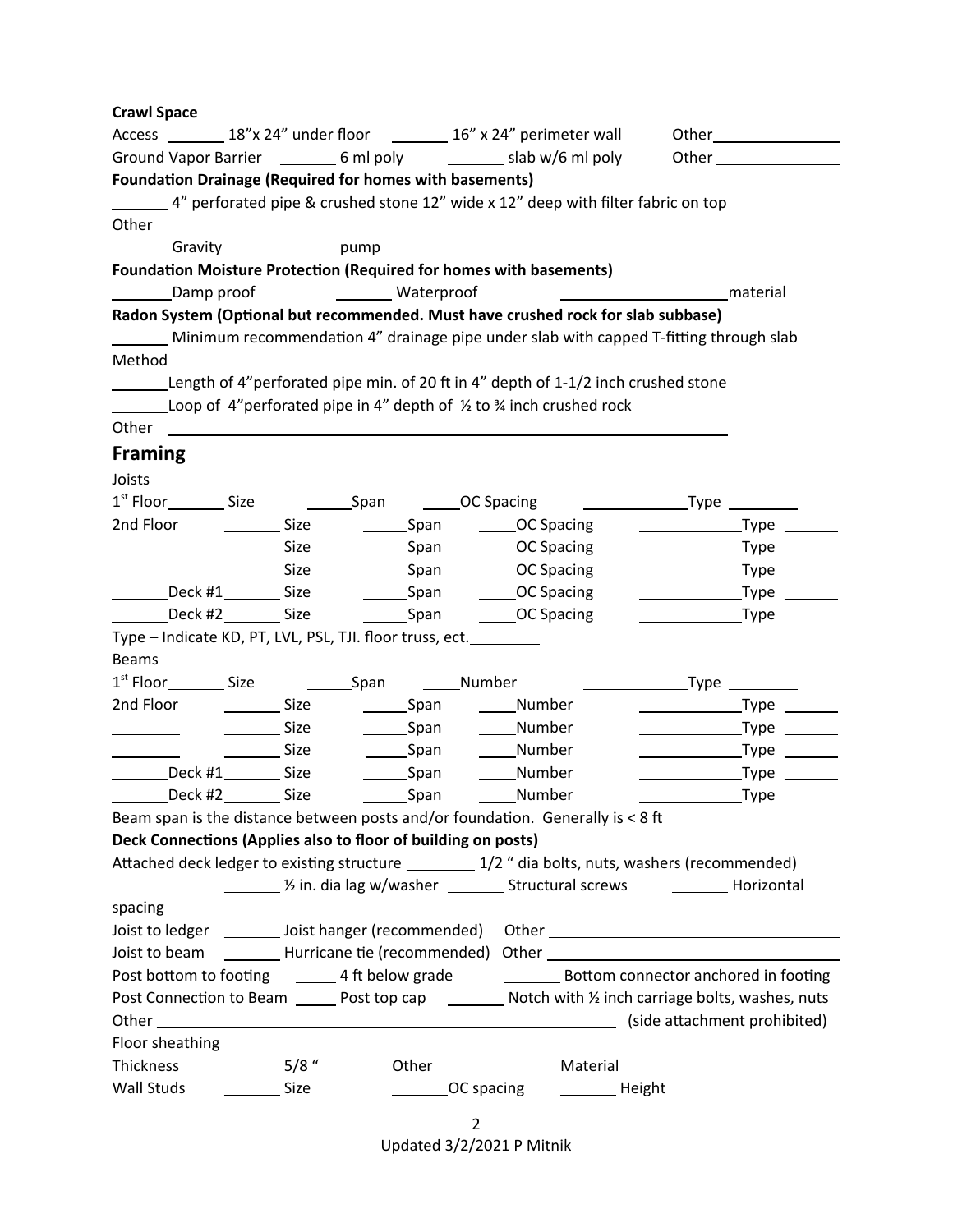| Exterior Sheathing ______________ Thickness                                                               |                                                                                                                                                                                                                                      |                                                       | Material______ |                        |                               |
|-----------------------------------------------------------------------------------------------------------|--------------------------------------------------------------------------------------------------------------------------------------------------------------------------------------------------------------------------------------|-------------------------------------------------------|----------------|------------------------|-------------------------------|
|                                                                                                           | Other <b>Communist Communist Communist Communist Communist Communist Communist Communist Communist Communist Communist Communist Communist Communist Communist Communist Communist Communist Communist Communist Communist Commu</b> |                                                       |                |                        |                               |
| Headers ___________ Maximum width window                                                                  |                                                                                                                                                                                                                                      | Header size and number                                |                |                        |                               |
| Garage door header eave side ________ Width door ________________________________ Header size and number  |                                                                                                                                                                                                                                      |                                                       |                |                        |                               |
| LVL may be required if garage door width is 8 ft or more.                                                 |                                                                                                                                                                                                                                      |                                                       |                |                        |                               |
| <b>Wall Bracing</b>                                                                                       |                                                                                                                                                                                                                                      |                                                       |                |                        |                               |
| Provided a sketch drawn to scale of the home showing the location and dimensions of all the windows,      |                                                                                                                                                                                                                                      |                                                       |                |                        |                               |
| doors, and home. If one or more of the sides is composed mainly of windows and doors with little          |                                                                                                                                                                                                                                      |                                                       |                |                        |                               |
| sheathing, you may need to have an architect or professional engineer design your home.                   |                                                                                                                                                                                                                                      |                                                       |                |                        |                               |
| <b>Egress</b>                                                                                             |                                                                                                                                                                                                                                      |                                                       |                |                        |                               |
| Minimum (1) door 36" x 78"                                                                                |                                                                                                                                                                                                                                      |                                                       |                |                        |                               |
| Bedrooms (1) window < 44" from floor w/ min. opening dimension 20" w x 24" h and 5.7 sf                   |                                                                                                                                                                                                                                      |                                                       |                |                        |                               |
| Basement has door or window meeting the above requirements                                                |                                                                                                                                                                                                                                      |                                                       |                |                        |                               |
| Roof / Ceiling                                                                                            |                                                                                                                                                                                                                                      |                                                       |                |                        |                               |
| Type __________ Attic Space ___________ Cathedral ___________ Combination _________ truss                 |                                                                                                                                                                                                                                      |                                                       |                |                        |                               |
|                                                                                                           |                                                                                                                                                                                                                                      |                                                       |                |                        | Scissor __________ OC spacing |
| Cathedral - ridge beam ____________ Size ___________Span ____________________________Describe end support |                                                                                                                                                                                                                                      |                                                       |                |                        |                               |
| Rafters<br><u>sa a sa Size</u> Size                                                                       |                                                                                                                                                                                                                                      | __________ Span                                       |                | OC spacing             |                               |
| Ceiling joist                                                                                             | $\frac{1}{\sqrt{1-\frac{1}{2}}}\text{Size}$                                                                                                                                                                                          | ________ Span                                         |                | OC spacing             |                               |
|                                                                                                           |                                                                                                                                                                                                                                      |                                                       |                |                        |                               |
|                                                                                                           |                                                                                                                                                                                                                                      |                                                       |                |                        |                               |
| Sheathing                                                                                                 |                                                                                                                                                                                                                                      | ___________ Thickness _____________ Material          |                |                        |                               |
| <b>Example 2 Roof Covering</b>                                                                            |                                                                                                                                                                                                                                      | Roof ice barrier material/location                    |                |                        |                               |
| Attic Access                                                                                              |                                                                                                                                                                                                                                      | 22 x 30 minimum requirement                           |                |                        |                               |
| <b>Insulation / Vapor Barrier</b>                                                                         |                                                                                                                                                                                                                                      |                                                       |                |                        |                               |
| Walls R-20                                                                                                |                                                                                                                                                                                                                                      | Material and thickness Material and thickness         |                |                        |                               |
| Wall vapor barrier ____________ Kraft faced insulation __________________________ 6 ml poly               |                                                                                                                                                                                                                                      |                                                       |                |                        |                               |
| Ceiling R-49                                                                                              |                                                                                                                                                                                                                                      | <b>Example 2</b> and thickness material and thickness |                |                        |                               |
|                                                                                                           |                                                                                                                                                                                                                                      |                                                       |                |                        |                               |
|                                                                                                           |                                                                                                                                                                                                                                      |                                                       |                |                        |                               |
| Basement/crawl space R-10                                                                                 |                                                                                                                                                                                                                                      |                                                       |                | material and thickness |                               |
| Doors / Windows U-0.35 or < __________ U-Value                                                            |                                                                                                                                                                                                                                      |                                                       |                |                        |                               |
| Slab R-10                                                                                                 |                                                                                                                                                                                                                                      | 2" rigid foam 2 ft vertical and 2 ft horizontal       |                |                        |                               |
| Heated Slab R-15                                                                                          |                                                                                                                                                                                                                                      | 3" rigid foam 2 ft vertical and 2 ft horizontal       |                |                        |                               |
| <b>Fire Protection</b>                                                                                    |                                                                                                                                                                                                                                      |                                                       |                |                        |                               |
| Exposed rigid or spray foam inside basement, crawl space, or home $\_\_\_\_$ inch drywall                 |                                                                                                                                                                                                                                      |                                                       |                |                        |                               |
| Thermax sheathing 15 minute paint                                                                         |                                                                                                                                                                                                                                      |                                                       |                |                        |                               |
| Attached Garages _____ ½ drywall adjacent wall ______ 5/8 inch drywall ceiling (living space above)       |                                                                                                                                                                                                                                      |                                                       |                |                        |                               |
| Floors framed with trusses, TJI wood I joists, <2x10 1/2" drywall 1/2" drywall 2007 Flak jack cover       |                                                                                                                                                                                                                                      |                                                       |                |                        |                               |
|                                                                                                           |                                                                                                                                                                                                                                      |                                                       |                |                        |                               |
| I certify the above information to be true to the best of my knowledge                                    |                                                                                                                                                                                                                                      |                                                       |                |                        |                               |
| Signature of contractor or property owner                                                                 |                                                                                                                                                                                                                                      |                                                       |                |                        | Date                          |
| <b>Approval of Plans</b>                                                                                  |                                                                                                                                                                                                                                      |                                                       |                |                        |                               |
| The plans submitted are complete and consistent with the Maine Uniform Building and Energy Code.          |                                                                                                                                                                                                                                      |                                                       |                |                        |                               |

3 Updated 3/2/2021 P Mitnik